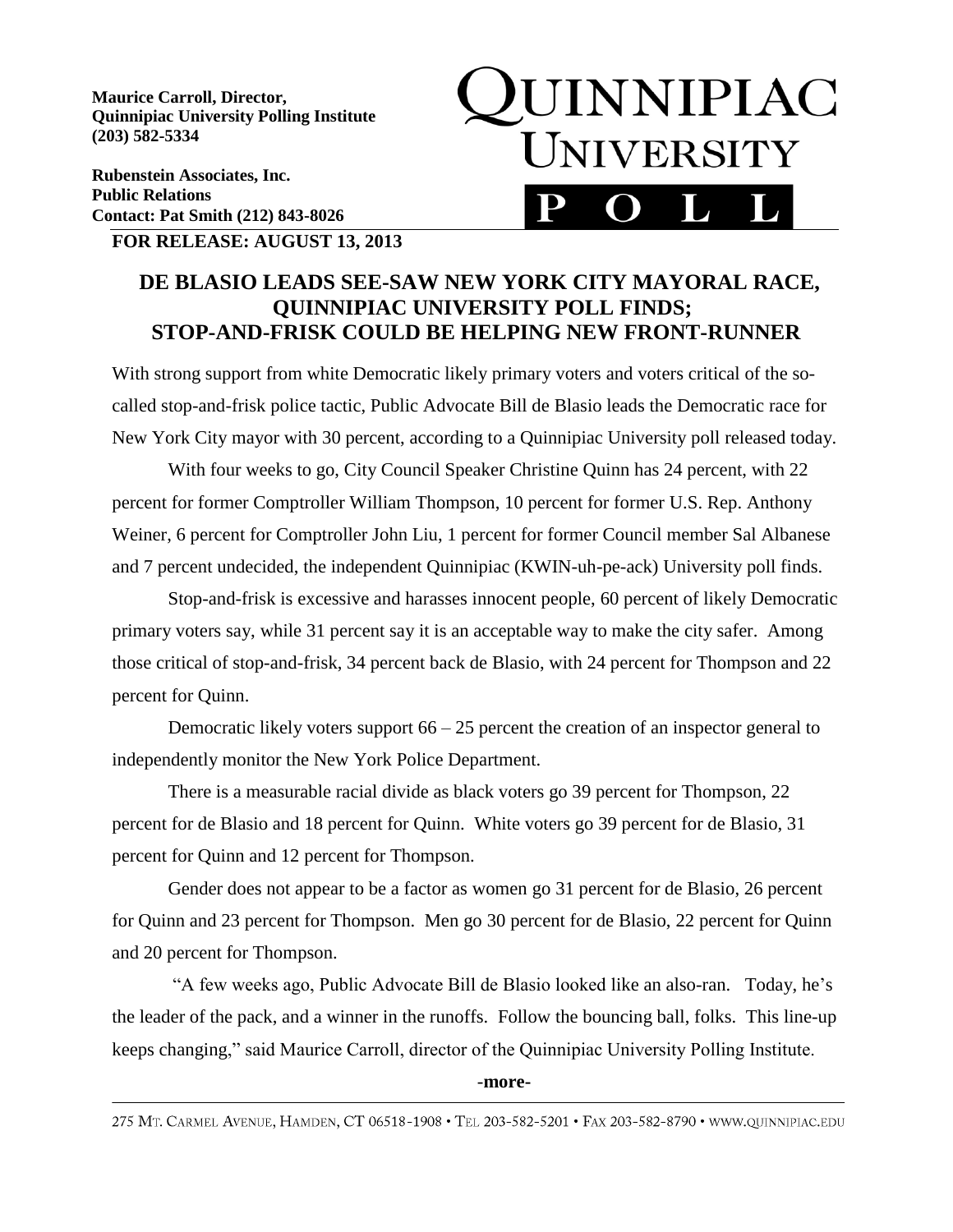## **Quinnipiac University Poll/August 13, 2013 – page 2**

"Nobody thinks former U.S. Rep. Anthony Weiner will pack it in, but 52 percent of likely Democratic primary voters wish he'd go away and 51 percent say they'd never vote for him," Carroll said.

"Two related issues which seem to resonate with Democratic voters are stop-and-frisk and the creation of an inspector general for the New York Police Department. U.S. District Court Judge Shira Scheindlin did her part for the voters by appointing a federal monitor for the NYPD. If politicians follow the poll results too, the NYPD is going to get still another outside monitor."

De Blasio leads in a Democratic primary runoff:

- $\bullet$  54 38 percent over Quinn;
- $\bullet$  50 41 percent over Thompson;
- $\bullet$  72 22 percent over Weiner.

In another possible runoff, Thompson leads Quinn 51 – 41 percent.

Having a "strong personal moral character" describes de Blasio "a great deal" or "a good amount," a total of 63 percent of Democrats say. A total of 51 percent say having "the right experience" describes him "a great deal" or "a good amount," and 58 percent say "understands the problems of people like you" describes him "a great deal" or "a good amount."

Quinn gets a 46 "great" or "good" score for moral character, 58 percent great or good for experience and 41 percent great or good for "understanding the problems of people like you."

Thompson gets a 61 percent score for moral character, 56 percent for experience and 55 percent for "understanding the problems of people like you."

Only 46 percent of Democratic likely primary voters say they definitely will vote for the candidate they name today, while 16 percent say they are unlikely to change their mind and 34 percent say they are likely to change their mind. Only 38 percent of de Blasio supporters are definite, compared to 42 percent for Quinn and 54 percent for Thompson.

From August 7 – 12, Quinnipiac University surveyed 579 likely Democratic primary voters with a margin of error of +/- 4.1 percentage points. Live interviewers call land lines and cell phones.

 The Quinnipiac University Poll, directed by Douglas Schwartz, Ph.D., conducts public opinion surveys in Pennsylvania, New York, New Jersey, Connecticut, Florida, Ohio, Virginia, Colorado, Iowa and the nation as a public service and for research.

**For more information, visit [http://www.quinnipiac.edu/polling,](http://www.quinnipiac.edu/polling) or call (203) 582-5201, or follow us on [Twitter.](http://twitter.com/QuinnipiacPoll)**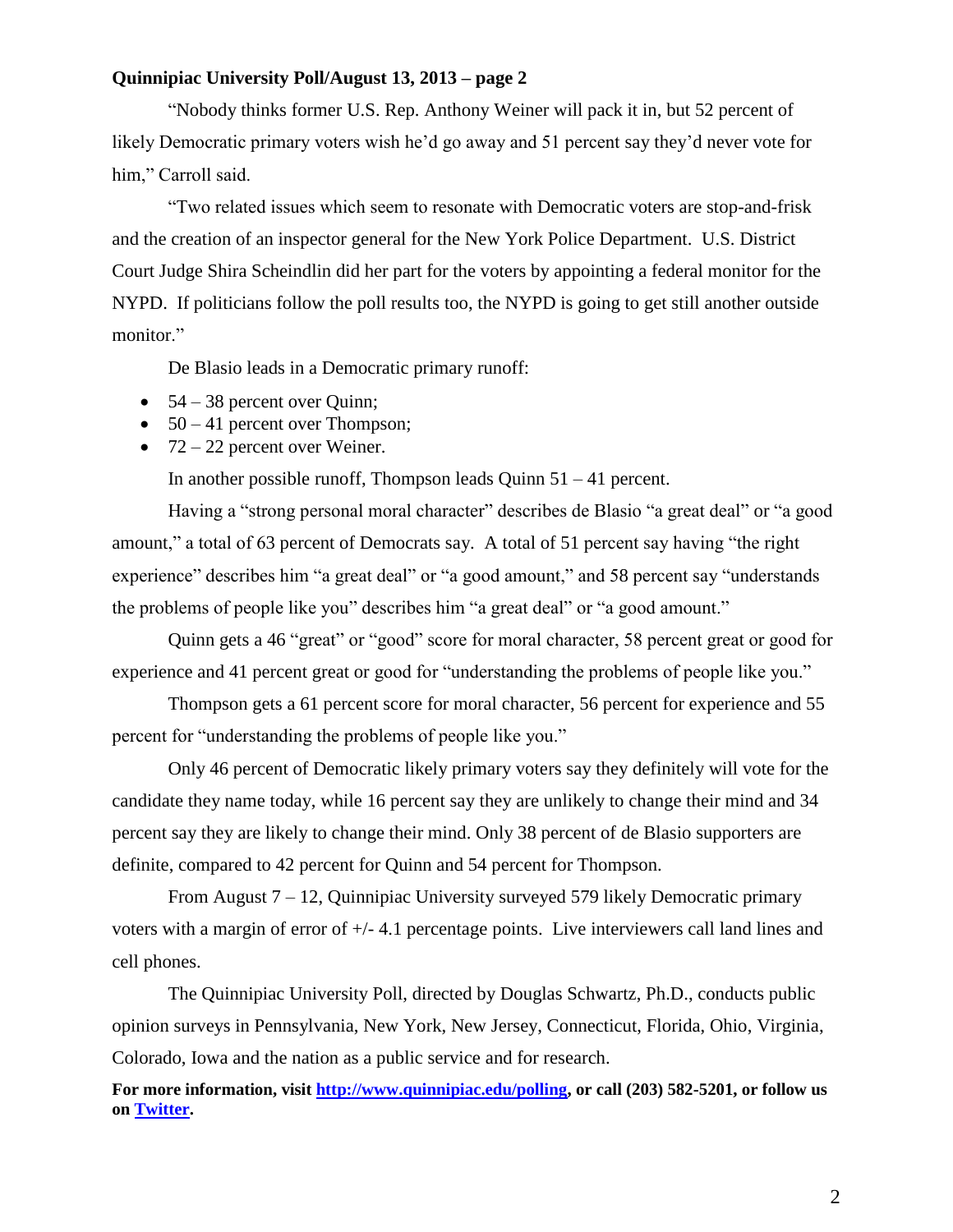1. If the Democratic primary for Mayor were being held today, and the candidates were John Liu, Christine Quinn, Bill Thompson, Bill de Blasio, Anthony Weiner and Sal Albanese, for whom would you vote? (If undecided) As of today, do you lean more toward Liu, Quinn, Thompson, de Blasio, Weiner or Albanese? (Table includes leaners)

|                  |                   |                |                   |                | LIKELY DEMOCRATIC PRIMARY VOTERS |             |                      |  |
|------------------|-------------------|----------------|-------------------|----------------|----------------------------------|-------------|----------------------|--|
|                  | Tot               | Men            | Wom               | Wht            | Blk                              |             |                      |  |
| Liu              | $6\%$             | $9\%$          | 4%                | 3 <sup>°</sup> | 6 <sup>°</sup>                   |             |                      |  |
| Quinn            | 24                | 22             | 26                | 31             | 18                               |             |                      |  |
| Thompson         | 22                | 20             | 23                | 12             | 39                               |             |                      |  |
| de Blasio        | 30                | 30             | 31                | 39             | 22                               |             |                      |  |
| Weiner           | 10                | 12             | $\,8\,$           | 7              | $8\,$                            |             |                      |  |
| Albanese         | $\mathbf 1$       | $\mathbf{1}$   | $1\,$             | $\mathbf{2}$   |                                  |             |                      |  |
| SMONE ELSE (VOL) | $\qquad \qquad -$ |                |                   |                |                                  |             |                      |  |
| DK/NA            | 7                 | 5              | 8                 | 6              | 8                                |             |                      |  |
|                  |                   |                |                   |                |                                  |             |                      |  |
|                  | <b>BLOOMBERG</b>  |                |                   |                | POLITICAL PHILOSOPHY             |             |                      |  |
|                  | APPROVAL          |                |                   | LIBERAL        | Mod/                             |             | STOP AND FRISK (Q24) |  |
|                  | App               | Dis            | Very              | SmWht          | Con                              |             | Excssv Accptbl       |  |
| Liu              | 4%                | $9\frac{6}{6}$ | 3 <sup>°</sup>    | 10%            | $7\%$                            | $6\%$       | 8 <sup>°</sup>       |  |
| Quinn            | 34                | 13             | 23                | 23             | 25                               | 22          | 27                   |  |
| Thompson         | 16                | 30             | 13                | 16             | 29                               | 24          | 17                   |  |
| de Blasio        | 32                | 28             | 40                | 33             | 25                               | 34          | 24                   |  |
| Weiner           | 7                 | 14             | 14                | 6              | 9                                | 9           | 13                   |  |
| Albanese         | $\mathbf{1}$      | $\mathbf{1}$   | $\qquad \qquad$   | -              | $\mathbf{2}$                     | $\mathbf 1$ | $\mathbf 1$          |  |
| SMONE ELSE (VOL) | —                 | 5              | $\qquad \qquad -$ |                |                                  |             |                      |  |

TREND: If the Democratic primary for Mayor were being held today, and the candidates were John Liu, Christine Quinn, Bill Thompson, Bill de Blasio, Anthony Weiner and Sal Albanese, for whom would you vote? (If undecided) As of today, do you lean more toward Liu, Quinn, Thompson, de Blasio, Weiner or Albanese? (Table includes leaners)

|                  |      |                      | LIKELY DEMOCRATIC PRIMARY VOTERS |  |
|------------------|------|----------------------|----------------------------------|--|
|                  |      | Aug 13 Jul 29 Jul 24 |                                  |  |
|                  | 2013 | 2013                 | 2013                             |  |
|                  |      |                      |                                  |  |
| Liu              | 6    | 6                    |                                  |  |
| Quinn            | 24   | 27                   | 22                               |  |
| Thompson         | 22   | 20                   | 20                               |  |
| de Blasio        | 30   | 21                   | 15                               |  |
| Weiner           | 10   | 16                   | 26                               |  |
| Albanese         | 1    | 2                    | 1                                |  |
| SMONE ELSE (VOL) |      |                      |                                  |  |
| DK/NA            |      |                      | 8                                |  |

1a. (If candidate chosen q1) Will you definitely vote for (Candidate of choice q1), or is there a chance you could change your mind and vote for another of the candidates? IF CHANGE MIND: Would you say there's a good chance you'll change your mind, or would you say it's pretty unlikely?

|                   |                        |     |                     | LIKELY DEMOCRATIC PRIMARY VOTERS |  |  |  |
|-------------------|------------------------|-----|---------------------|----------------------------------|--|--|--|
|                   |                        |     |                     | CANDIDATE CHOSEN Q1              |  |  |  |
|                   | CANDIDATE OF CHOICE 01 |     |                     |                                  |  |  |  |
|                   | Tot                    |     | Quinn Thomps deBlas |                                  |  |  |  |
|                   |                        |     |                     |                                  |  |  |  |
| Def vote for cand | 46%                    | 42% | 54%                 | 38%                              |  |  |  |
| Change unlikely   | 16                     | 14  | 12 <sup>°</sup>     | 22                               |  |  |  |
| Change likely     | 34                     | 39  | 32                  | 37                               |  |  |  |
| DK/NA             | 4                      | 4   |                     |                                  |  |  |  |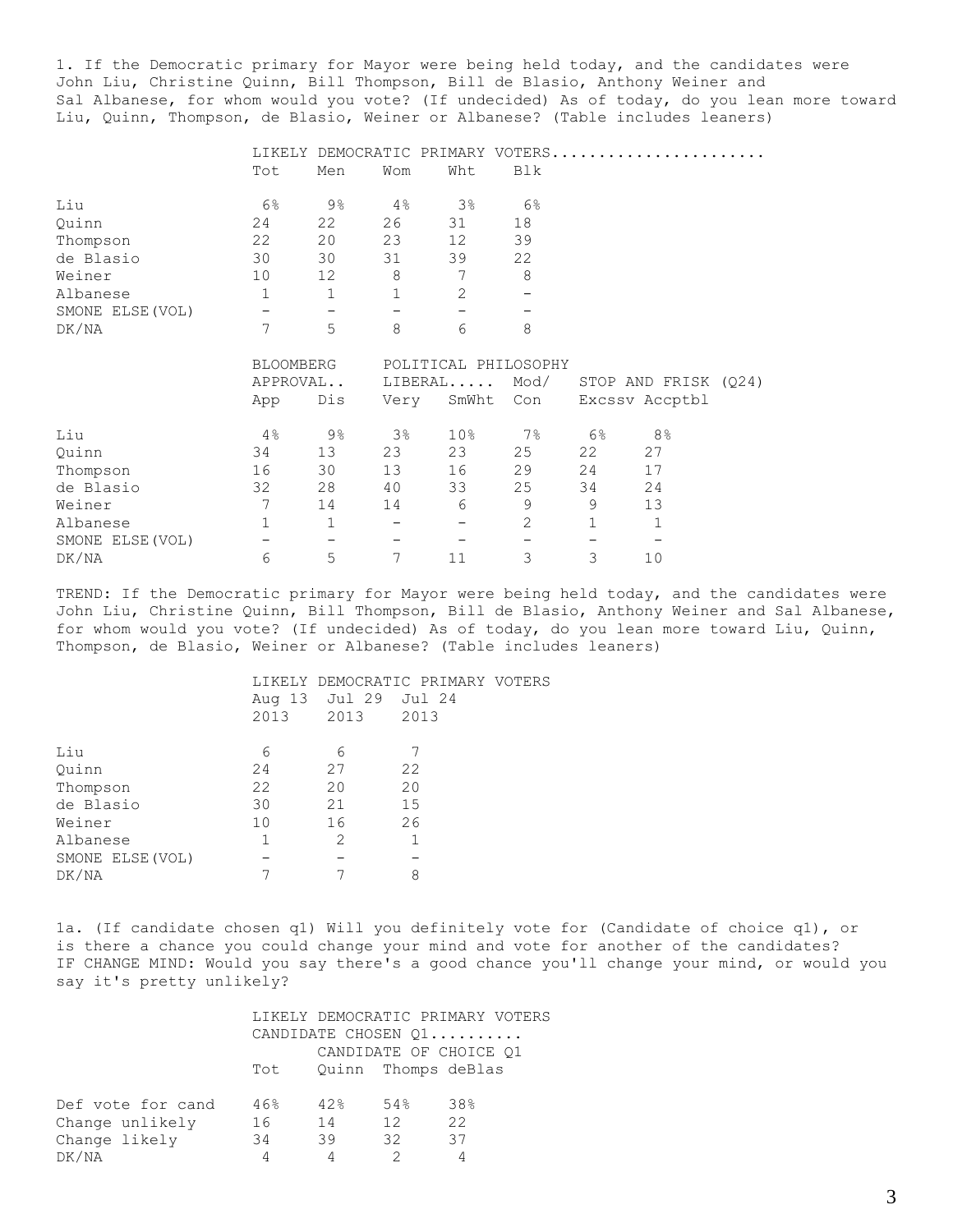TREND: (If candidate chosen) Will you definitely vote for (Candidate of choice), or is there a chance you could change your mind and vote for another of the candidates? IF CHANCE CHANGE MIND: Would you say there's a good chance you'll change your mind, or would you say it's pretty unlikely?

|                   |           | LIKELY DEMOCRATIC PRIMARY VOTERS |  |
|-------------------|-----------|----------------------------------|--|
|                   |           | Aug 13 Jul 24                    |  |
|                   | 2013 2013 |                                  |  |
| Def vote for cand | 46        | 45                               |  |
| Change unlikely   | 16        | 14                               |  |

Change unlikely Change likely 34 35  $DK/NA$  6

1b. (If candidate chosen q1) Would you say you are very enthusiastic about supporting (Candidate chosen), somewhat enthusiastic, not so enthusiastic, or not enthusiastic at all?

|                     |                        |                 |                     | LIKELY DEMOCRATIC PRIMARY VOTERS |  |  |
|---------------------|------------------------|-----------------|---------------------|----------------------------------|--|--|
|                     |                        |                 |                     | CANDIDATE CHOSEN Q1              |  |  |
|                     | CANDIDATE OF CHOICE Q1 |                 |                     |                                  |  |  |
|                     | Tot                    |                 | Quinn Thomps deBlas |                                  |  |  |
|                     |                        |                 |                     |                                  |  |  |
| Very enthusiastic   | - 30%                  | 30 <sub>8</sub> | 23%                 | 31%                              |  |  |
| Smwht enthusiastic  | 55                     | 55              | 54                  | 55                               |  |  |
| Not so enthusiastic | 11                     | 9               | 15                  | 11                               |  |  |
| Not enthus at all   | 4                      | 4               | 8                   | $\mathcal{P}$                    |  |  |
| DK/NA               |                        |                 |                     |                                  |  |  |

TREND: (If candidate chosen) Would you say you are very enthusiastic about supporting (Candidate of choice), somewhat enthusiastic, not so enthusiastic, or not enthusiastic at all?

> LIKELY DEMOCRATIC PRIMARY VOTERS Aug 13 Jul 24 2013 2013

| Very enthusiastic       | 30 | 27  |
|-------------------------|----|-----|
| Somewht enthusiastic 55 |    | 57  |
| Not so enthusiastic     | 11 | 1 N |
| Not enthus at all       |    | 4   |
| DK/NA                   |    |     |

1c. (If candidate chosen q1) Who is your second choice? (\*q1 Recalculated primary vote without Weiner using second choice question)

|                  |       | LIKELY DEMOCRATIC PRIMARY VOTERS WITHOUT WEINER |     |                |     |  |
|------------------|-------|-------------------------------------------------|-----|----------------|-----|--|
|                  | Tot   | Men                                             | Wom | Wht            | Blk |  |
| Liu              | $7\%$ | $9\%$                                           | 6%  | 3 <sup>°</sup> | 7%  |  |
| Ouinn            | 25    | 24                                              | 26  | 32             | 19  |  |
| Thompson         | 25    | 24                                              | 25  | 13             | 41  |  |
| de Blasio        | 32    | 31                                              | 33  | 42             | 22  |  |
| Albanese         |       | $\mathcal{L}$                                   |     | 2              |     |  |
| SMONE ELSE (VOL) |       |                                                 |     |                |     |  |
| DK/NA            | 9     | 8                                               | 9   |                |     |  |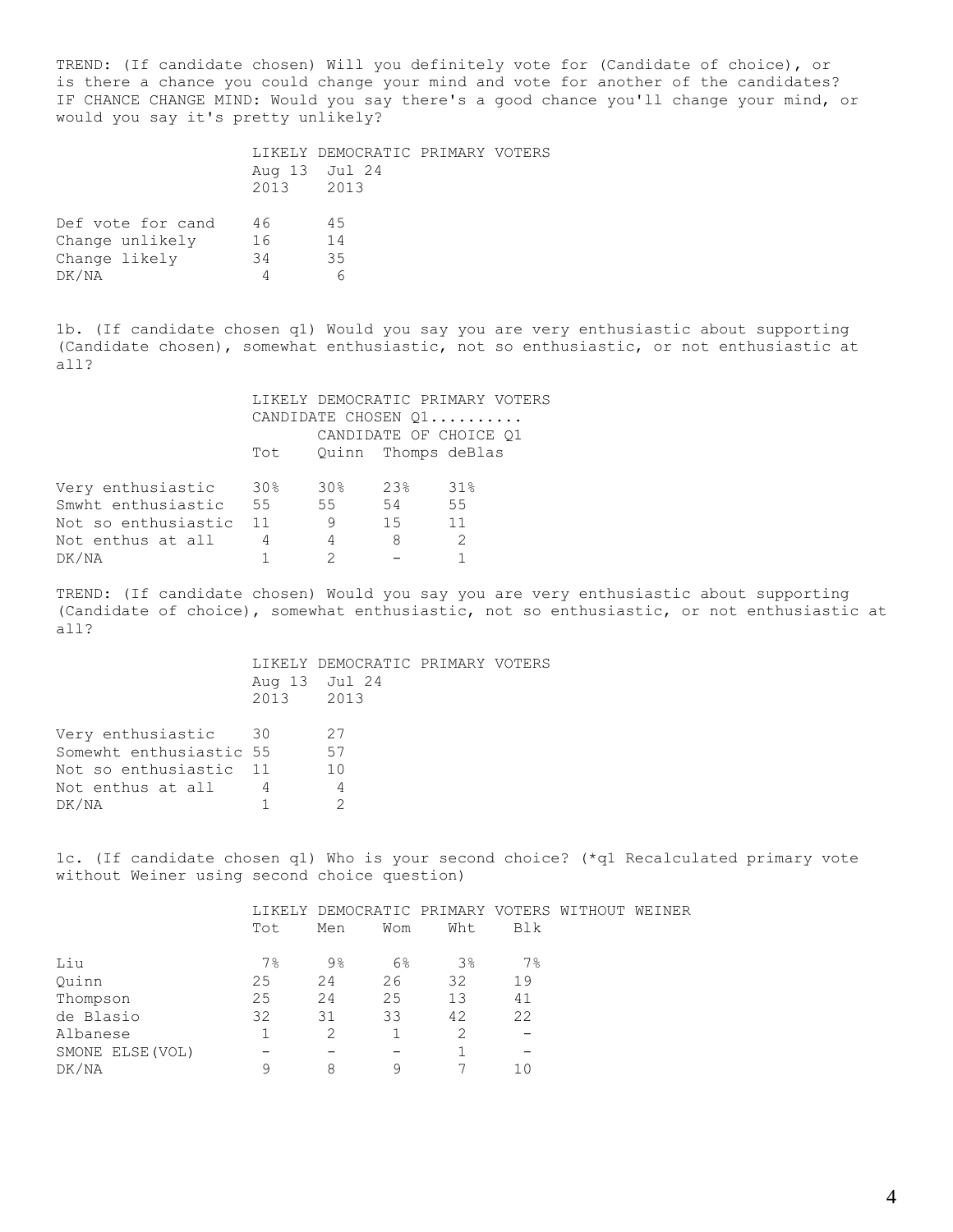TREND: Who is your second choice? (\*Recalculated primary vote without Weiner using second choice question)

|                  |      | LIKELY DEMOCRATIC PRIMARY VOTERS WITHOUT WEINER |  |  |
|------------------|------|-------------------------------------------------|--|--|
|                  |      | Aug 13 Jul 24                                   |  |  |
|                  | 2013 | 2013                                            |  |  |
| Liu              | 7    |                                                 |  |  |
|                  |      | 10                                              |  |  |
| Ouinn            | 25   | 30                                              |  |  |
| Thompson         | 25   | 26                                              |  |  |
| de Blasio        | 32   | 21                                              |  |  |
| Albanese         |      | 2                                               |  |  |
| SMONE ELSE (VOL) |      |                                                 |  |  |
| DK/NA            | 9    | 11                                              |  |  |

2. Are there any candidates in the Democratic primary for Mayor that you would definitely not vote for under any circumstances? IF YES: Who is that? (Totals may add up to more than 100% because multiple responses were allowed)

| Tot | Men | Wom | Wht | Blk                              |
|-----|-----|-----|-----|----------------------------------|
| 15% | 19% | 12% | 20% | $11\%$                           |
| 24  | 30  | 19  | 22  | 25                               |
| 5   | 6   | 4   | 5   | 2                                |
| 3   | 5   | 2   | 4   |                                  |
| 51  | 43  | 57  | 68  | 46                               |
| 5   | 4   | 6   | 6   | 6                                |
|     |     |     |     |                                  |
| 14  | 14  | 13  | 8   | 19                               |
| 10  | 8   |     | 5   | 8                                |
|     |     |     |     | LIKELY DEMOCRATIC PRIMARY VOTERS |

Quinn Thompson de Blasio Albanese

 $DK/NA$ 

TREND: Are there any candidates in the Democratic primary for Mayor that you would definitely not vote for under any circumstances? IF YES: Who is that? (Totals may add up to more than 100% because multiple responses were allowed)

|           | 2013 | LIKELY DEMOCRATIC PRIMARY VOTERS<br>Aug 13 Jul 24<br>2013 |  |
|-----------|------|-----------------------------------------------------------|--|
| Liu       | 15   | 18                                                        |  |
| Quinn     | 24   | 31                                                        |  |
| Thompson  | 5    | 5                                                         |  |
| de Blasio | 3    |                                                           |  |
| Weiner    | 51   | 28                                                        |  |
| Albanese  | 5    | 8                                                         |  |
| Other     | 1    |                                                           |  |
| No-one    | 14   | 24                                                        |  |
| DK/NA     | 10   | 9                                                         |  |
|           |      |                                                           |  |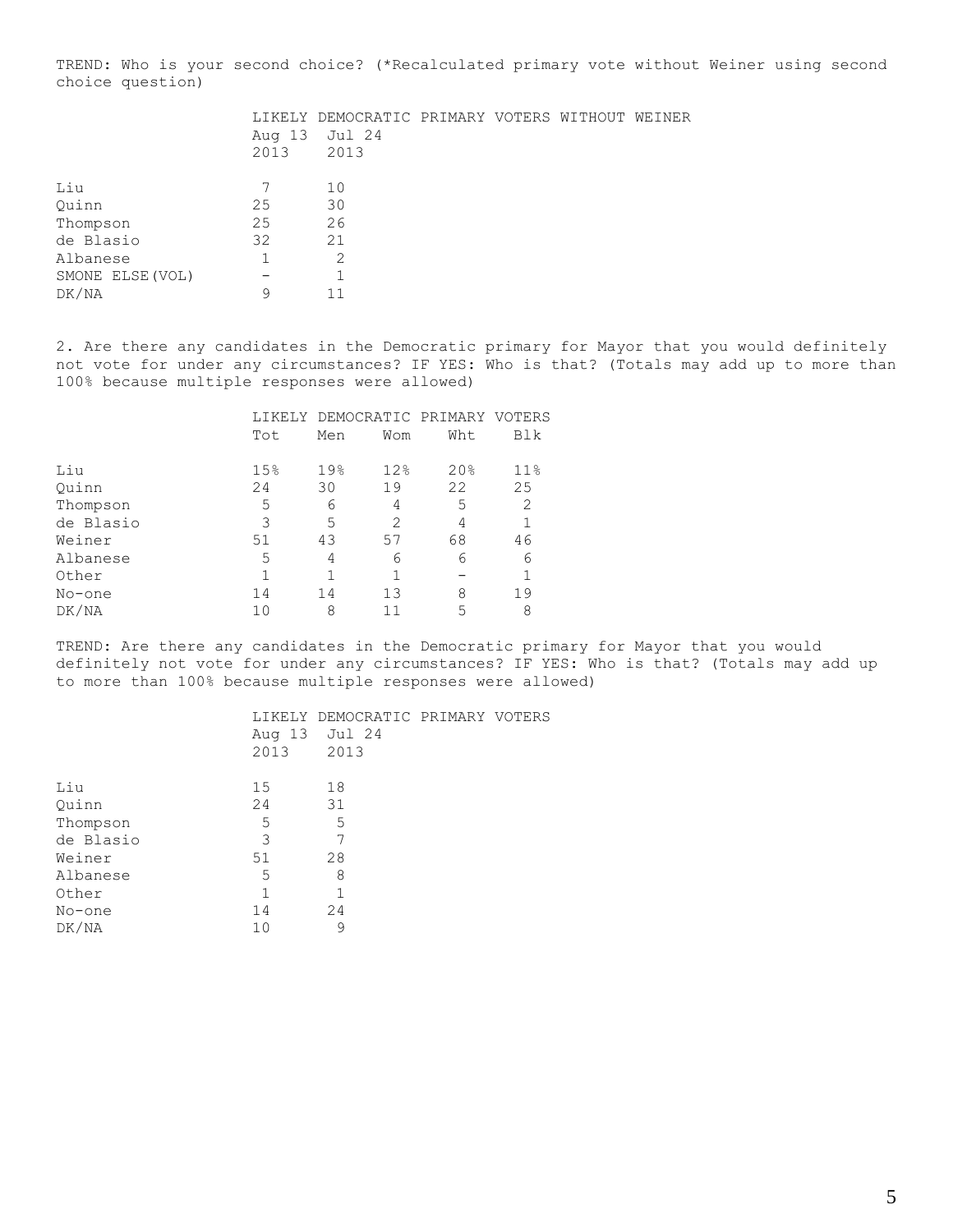3. (INTRO Q3-8: If none of the candidates in the Democratic primary for mayor gets 40% of the vote, there is a run-off election between the two candidates with the most votes.) If there is a run-off in the Democratic primary for mayor, and the candidates are Bill de Blasio and Christine Quinn, for whom would you vote? (If undecided) If the runoff were today, would you lean more toward de Blasio or Quinn? (Table includes leaners)

|                  |      | LIKELY DEMOCRATIC PRIMARY VOTERS |     |      |     |  |
|------------------|------|----------------------------------|-----|------|-----|--|
|                  | Tot. | Men                              | Wom | Wht. | Blk |  |
| de Blasio        | 54%  | 57%                              | 53% | 5.5% | 57% |  |
| Ouinn            | 38   | 36                               | 39  | 37   | 35  |  |
| WLDN'T VOTE(VOL) | 3    |                                  |     |      | 4   |  |
| DK/NA            | 5    |                                  |     | 5    |     |  |

4. If there is a run-off in the Democratic primary for mayor, and the candidates are Bill de Blasio and Bill Thompson, for whom would you vote? (If undecided) If the runoff were today, would you lean more toward de Blasio or Thompson? (Table includes leaners)

|                   |                 | LIKELY DEMOCRATIC PRIMARY VOTERS |     |     |     |  |
|-------------------|-----------------|----------------------------------|-----|-----|-----|--|
|                   | Tot.            | Men                              | Wom | Wht | Blk |  |
| de Blasio         | 50 <sub>8</sub> | 49%                              | 51% | 61% | 37% |  |
| Thompson          | 41              | 42                               | 41  | 31  | 56  |  |
| WLDN'T VOTE (VOL) |                 |                                  |     |     |     |  |
| DK/NA             |                 |                                  | h   | 5   | ᄃ   |  |

5. If there is a run-off in the Democratic primary for mayor, and the candidates are Christine Quinn and Bill Thompson, for whom would you vote? (If undecided) If the runoff were today, would you lean more toward Quinn or Thompson? (Table includes leaners)

|                   |      | LIKELY DEMOCRATIC PRIMARY VOTERS |     |      |     |
|-------------------|------|----------------------------------|-----|------|-----|
|                   | Tot. | Men                              | Wom | Wht. | Blk |
| Ouinn             | 41%  | 40%                              | 42% | .51% | 28% |
| Thompson          | 51   | 53                               | 50  | 39   | 67  |
| WLDN'T VOTE (VOL) | 3    | 2                                |     |      |     |
| DK/NA             |      | 5                                |     |      |     |

TREND: If there is a run-off in the Democratic primary for mayor, and the candidates are Christine Quinn and Bill Thompson, for whom would you vote? (If undecided) If the runoff were today, would you lean more toward Quinn or Thompson? (Table includes leaners)

|                  |    |                      | LIKELY DEMOCRATIC PRIMARY VOTERS |  |
|------------------|----|----------------------|----------------------------------|--|
|                  |    | Aug 13 Jul 29 Jul 24 |                                  |  |
|                  |    | 2013 2013 2013       |                                  |  |
|                  |    |                      |                                  |  |
| Ouinn            | 41 | 40                   | 42                               |  |
| Thompson         | 51 | 50                   | 51                               |  |
| WLDN'T VOTE(VOL) | 3  |                      |                                  |  |
| DK/NA            |    |                      | 5                                |  |

6. If there is a run-off in the Democratic primary for mayor, and the candidates are Bill de Blasio and Anthony Weiner, for whom would you vote? (If undecided) If the runoff were today, would you lean more toward de Blasio or Weiner? (Table includes leaners)

|                   |      |     |     | LIKELY DEMOCRATIC PRIMARY VOTERS |     |
|-------------------|------|-----|-----|----------------------------------|-----|
|                   | Tot. | Men | Wom | Wht.                             | Blk |
|                   |      |     |     |                                  |     |
| de Blasio         | 72.8 | 68% | 75% | 82%                              | 72% |
| Weiner            | フフ   | 27  | 1 Q | 13                               | 22  |
| WLDN'T VOTE (VOL) |      |     |     |                                  |     |
| DK/NA             |      |     |     |                                  |     |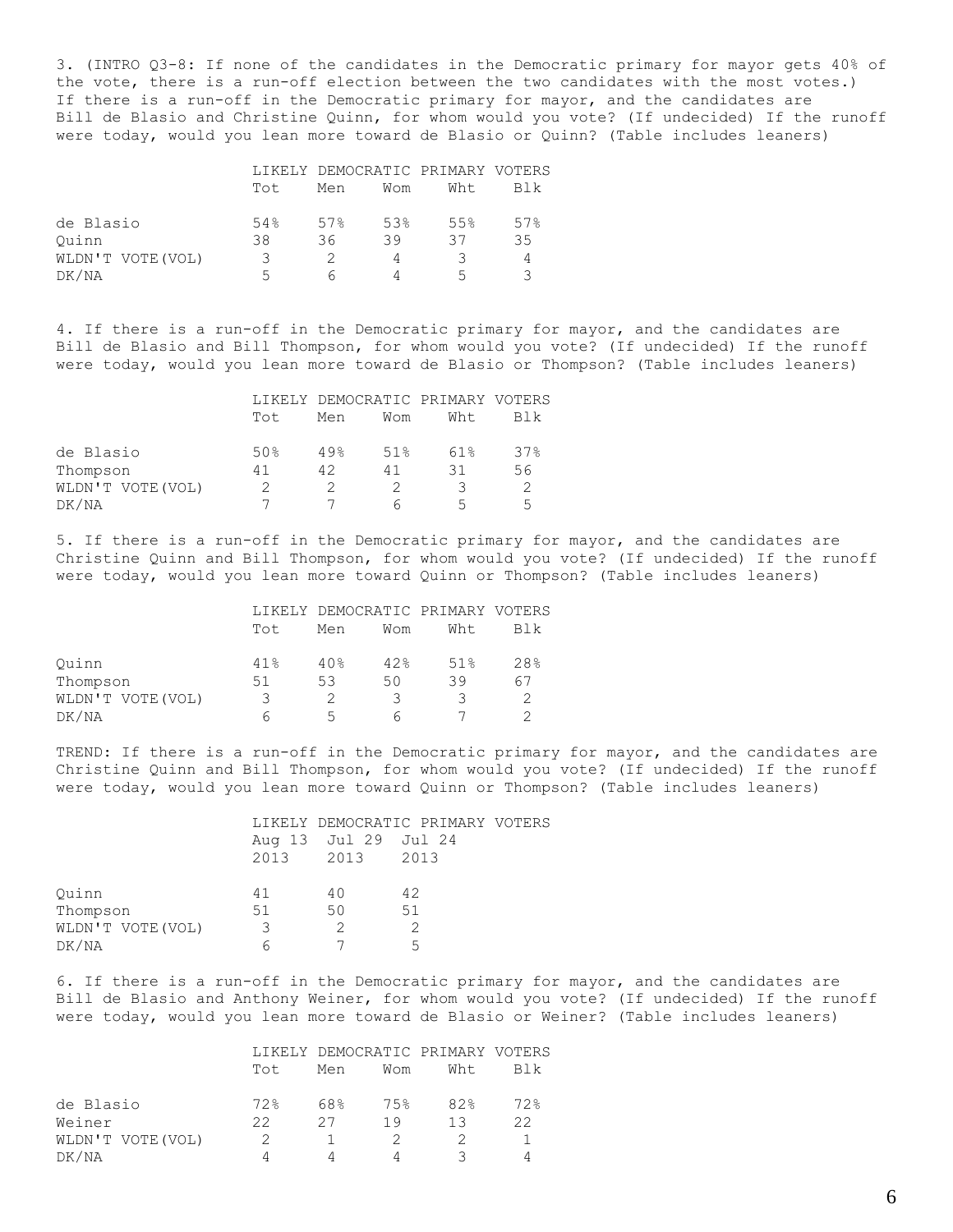7. If there is a run-off in the Democratic primary for mayor, and the candidates are Anthony Weiner and Bill Thompson, for whom would you vote? (If undecided) If the runoff were today, would you lean more toward Weiner or Thompson? (Table includes leaners)

|                   |                 | LIKELY DEMOCRATIC PRIMARY VOTERS |     |      |     |
|-------------------|-----------------|----------------------------------|-----|------|-----|
|                   | Tot.            | Men                              | Wom | Wht. | Blk |
| Weiner            | 20 <sup>8</sup> | 2.5%                             | 16% | 16%  | 14% |
| Thompson          | 76              |                                  | 79  | 78   | 84  |
| WLDN'T VOTE (VOL) |                 |                                  |     |      |     |
| DK/NA             |                 |                                  |     |      |     |

TREND: If there is a run-off in the Democratic primary for mayor, and the candidates are Anthony Weiner and Bill Thompson, for whom would you vote? (If undecided) If the runoff were today, would you lean more toward Weiner or Thompson? (Table includes leaners)

|                   |    |                      | LIKELY DEMOCRATIC PRIMARY VOTERS |  |
|-------------------|----|----------------------|----------------------------------|--|
|                   |    | Aug 13 Jul 29 Jul 24 |                                  |  |
|                   |    | 2013 2013 2013       |                                  |  |
|                   |    |                      |                                  |  |
| Weiner            | 20 | 28                   | 41                               |  |
| Thompson          | 76 | 66                   | 52                               |  |
| WLDN'T VOTE (VOL) | 2  |                      |                                  |  |
| DK/NA             |    | ↳                    |                                  |  |

8. If there is a run-off in the Democratic primary for mayor, and the candidates are Anthony Weiner and Christine Quinn, for whom would you vote? (If undecided) If the runoff were today, would you lean more toward Weiner or Quinn? (Table includes leaners)

|                   |                          | LIKELY DEMOCRATIC PRIMARY VOTERS |        |      |     |
|-------------------|--------------------------|----------------------------------|--------|------|-----|
|                   | Tot.                     | Men                              | Wom    | Wht. | Blk |
| Weiner            | 31%                      | 38%                              | $26$ . | 22.8 | 33% |
| Ouinn             | 60                       | 54                               | 64     | 70   | 57  |
| WLDN'T VOTE (VOL) | 5.                       |                                  | 5      | ∽    |     |
| DK/NA             | $\overline{\phantom{a}}$ |                                  |        |      |     |

TREND: If there is a run-off in the Democratic primary for mayor, and the candidates are Anthony Weiner and Christine Quinn, for whom would you vote? (If undecided) If the runoff were today, would you lean more toward Weiner or Quinn? (Table includes leaners)

|                   |    | Aug 13 Jul 29 Jul 24 | LIKELY DEMOCRATIC PRIMARY VOTERS |
|-------------------|----|----------------------|----------------------------------|
|                   |    | 2013 2013 2013       |                                  |
| Weiner            | 31 | 33                   | 44                               |
| Ouinn             | 60 | 60                   | 46                               |
| WLDN'T VOTE (VOL) | 5  | -3                   |                                  |
| DK/NA             | 5  |                      |                                  |

10. If the Republican primary for Mayor were being held today, and the candidates were Joe Lhota, John Catsimatidis, and George McDonald, for whom would you vote? (If undecided) As of today, do you lean more toward Lhota, Catsimatidis, or McDonald? (Table includes leaners)

| Tot |  |                                  |
|-----|--|----------------------------------|
| 43% |  |                                  |
| 37  |  |                                  |
| 9   |  |                                  |
|     |  |                                  |
|     |  |                                  |
|     |  | LIKELY REPUBLICAN PRIMARY VOTERS |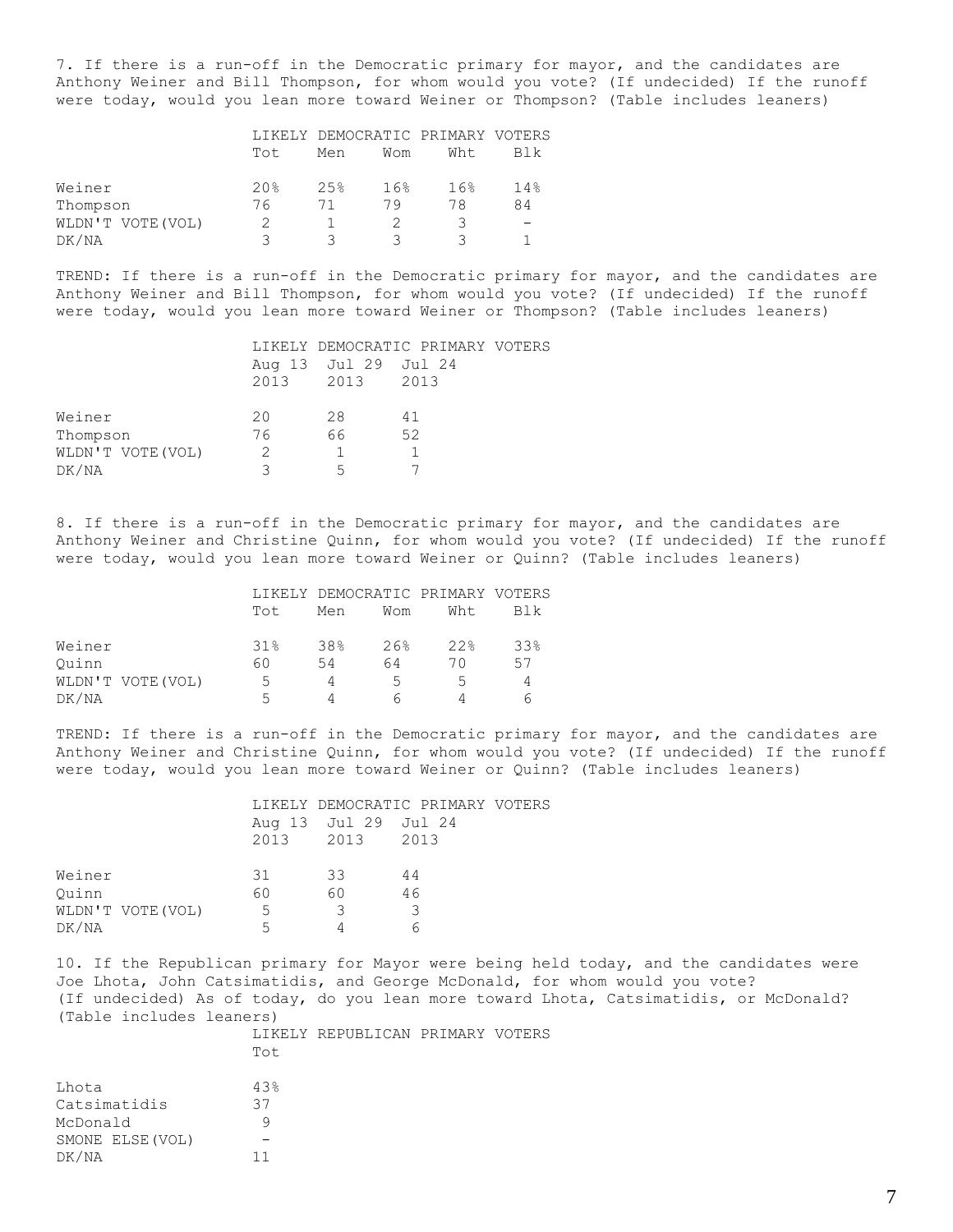TREND: If the Republican primary for Mayor were being held today, and the candidates were Joe Lhota, John Catsimatidis, and George McDonald, for whom would you vote? (If undecided) If the primary were today, would you lean more toward Lhota, Catsimatidis, or McDonald? (Table includes leaners)

|                  |           | LIKELY REPUBLICAN PRIMARY VOTERS |  |
|------------------|-----------|----------------------------------|--|
|                  |           | Aug xx Jul 24                    |  |
|                  | 2013 2013 |                                  |  |
|                  |           |                                  |  |
| Lhota            | 43        | 49%                              |  |
| Catsimatidis     | 37        | 35                               |  |
| McDonald         | 9         |                                  |  |
| SMONE ELSE (VOL) |           |                                  |  |
| DK/NA            |           |                                  |  |
|                  |           |                                  |  |

11. Do you approve or disapprove of the way Michael Bloomberg is handling his job as Mayor?

|            |      | LIKELY DEMOCRATIC PRIMARY VOTERS |     |      |      |
|------------|------|----------------------------------|-----|------|------|
|            | Tot. | Men                              | Wom | Wht. | Blk  |
| Approve    | 45%  | 47%                              | 44% | 63%  | 2.5% |
| Disapprove | 46   | 45                               | 47  | 31   | 65   |
| DK/NA      |      |                                  |     |      |      |

TREND: Do you approve or disapprove of the way Michael Bloomberg is handling his job as Mayor?

|            |    |                      | LIKELY DEMOCRATIC PRIMARY VOTERS |  |
|------------|----|----------------------|----------------------------------|--|
|            |    | Aug 13 Jul 29 Jul 24 |                                  |  |
|            |    | 2013 2013 2013       |                                  |  |
|            |    |                      |                                  |  |
| Approve    | 45 | 47                   | 52                               |  |
| Disapprove | 46 | 45                   | 41                               |  |
| DK/NA      | 8  |                      |                                  |  |
|            |    |                      |                                  |  |

12. (INTRO Q12-23: Now, I'd like to know how much you think each of these qualities describes each candidate in the Democratic primary for mayor.) How much would you say "has a strong personal moral character" describes - Bill Thompson? Does it describe him a great deal, a good amount, somewhat, not so much or not at all?

|               |     | LIKELY DEMOCRATIC PRIMARY VOTERS |     |      |     |
|---------------|-----|----------------------------------|-----|------|-----|
|               | Tot | Men                              | Wom | Wht. | Blk |
|               |     |                                  |     |      |     |
| A great deal  | 23% | 19%                              | 25% | 17%  | 28% |
| A good amount | 38  | 43                               | 35  | 39   | 36  |
| Somewhat      | 21  | 22                               | 20  | 22   | 21  |
| Not so much   |     | 3                                | 4   | 4    |     |
| Not at all    | 3   | $\mathcal{P}$                    | 4   | 3    |     |
| DK/NA         |     |                                  | 1 2 | 15   |     |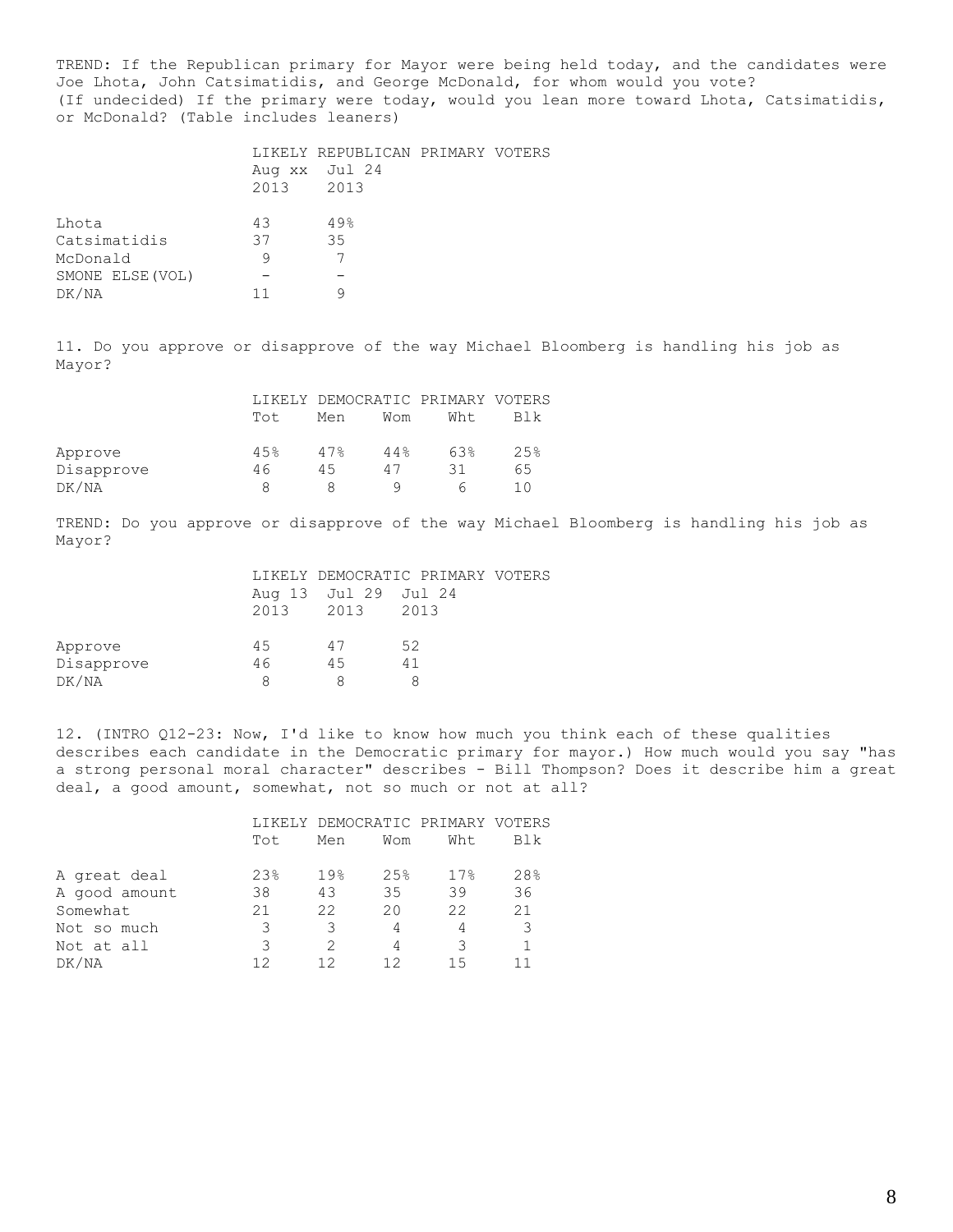TREND: How much would you say "has a strong personal moral character" describes Bill Thompson? Does it describe him a great deal, a good amount, somewhat, not so much or not at all?

|                                                          | 2013 2013           | LIKELY DEMOCRATIC PRIMARY VOTERS<br>Aug 13 Jul 24 |  |
|----------------------------------------------------------|---------------------|---------------------------------------------------|--|
| A great deal<br>A good amount<br>Somewhat<br>Not so much | 23<br>38<br>21<br>3 | 28<br>35<br>18<br>.5                              |  |
| Not at all<br>DK/NA                                      | 3<br>12             | 2<br>12                                           |  |

13. How much would you say "has the right experience" describes - Bill Thompson? Does it describe him a great deal, a good amount, somewhat, not so much or not at all?

|               |     | LIKELY DEMOCRATIC PRIMARY VOTERS |     |     |     |  |
|---------------|-----|----------------------------------|-----|-----|-----|--|
|               | Tot | Men                              | Wom | Wht | Blk |  |
| A great deal  | 22% | 23%                              | 21% | 15% | 28% |  |
| A good amount | 34  | 39                               | 30  | 34  | 34  |  |
| Somewhat      | 29  | 29                               | 29  | 35  | 24  |  |
| Not so much   | 6   | 4                                |     |     |     |  |
| Not at all    | 3   | 2                                | 3   | 3   |     |  |
| DK/NA         |     |                                  |     |     |     |  |

TREND: How much would you say "has the right experience" describes Bill Thompson? Does it describe him a great deal, a good amount, somewhat, not so much or not at all?

| 22<br>34 | 24<br>35      |                                  |                                  |
|----------|---------------|----------------------------------|----------------------------------|
| 29       |               |                                  |                                  |
| 6        | .5            |                                  |                                  |
| 3        | $\mathcal{L}$ |                                  |                                  |
|          |               |                                  |                                  |
|          |               | Aug 13 Jul 24<br>2013 2013<br>25 | LIKELY DEMOCRATIC PRIMARY VOTERS |

14. How much would you say "understands the problems of people like you" describes – Bill Thompson? Does it describe him a great deal, a good amount, somewhat, not so much or not at all?

|               | Tot | Men             | Wom | LIKELY DEMOCRATIC PRIMARY VOTERS<br>Wht | Blk |
|---------------|-----|-----------------|-----|-----------------------------------------|-----|
| A great deal  | 22% | 20 <sub>8</sub> | 24% | $9\%$                                   | 36% |
| A good amount | 33  | 39              | 30  | 33                                      | 30  |
| Somewhat      | 28  | 29              | 28  | 38                                      | 21  |
| Not so much   | 5   | 4               | 6   |                                         |     |
| Not at all    |     | 3               | 6   |                                         |     |
| DK/NA         |     | 5               | 8   |                                         |     |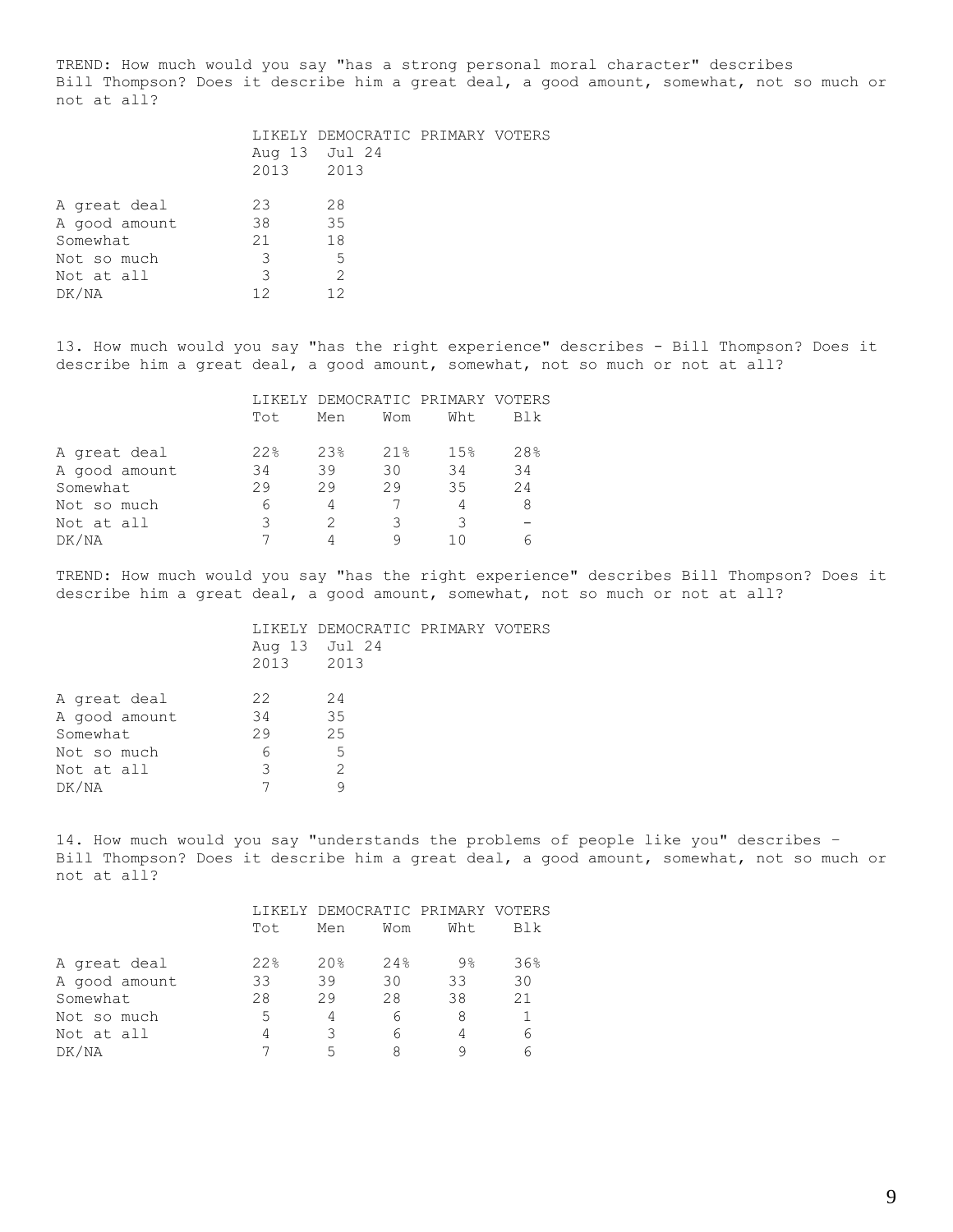TREND: How much would you say "understands the problems of people like you" describes Bill Thompson? Does it describe him a great deal, a good amount, somewhat, not so much or not at all?

| 22 | 24  |                            |                                  |
|----|-----|----------------------------|----------------------------------|
| 33 | 29  |                            |                                  |
| 28 | 27  |                            |                                  |
| 5  |     |                            |                                  |
| 4  | 3   |                            |                                  |
|    | 1 N |                            |                                  |
|    |     | Aug 13 Jul 24<br>2013 2013 | LIKELY DEMOCRATIC PRIMARY VOTERS |

15. How much would you say "has a strong personal moral character" describes – Bill De Blasio? Does it describe him a great deal, a good amount, somewhat, not so much or not at all?

|               |     | LIKELY DEMOCRATIC PRIMARY VOTERS |                 |     |     |
|---------------|-----|----------------------------------|-----------------|-----|-----|
|               | Tot | Men                              | Wom             | Wht | Blk |
| A great deal  | 31% | 31%                              | 30 <sub>8</sub> | 34% | 32% |
| A good amount | 32  | 33                               | 31              | 34  | 2.5 |
| Somewhat      |     | 18                               | 17              | 14  | 19  |
| Not so much   | 4   | 6                                | 3               | 4   | .5  |
| Not at all    | 3   |                                  | 4               | 2   | 4   |
| DK/NA         |     |                                  | 15              |     | 15  |

TREND: How much would you say "has a strong personal moral character" describes Bill De Blasio? Does it describe him a great deal, a good amount, somewhat, not so much or not at all?

> LIKELY DEMOCRATIC PRIMARY VOTERS Aug 13 Jul 24 2013 2013

| A great deal  | 31 | 26 |
|---------------|----|----|
| A good amount | 32 | 27 |
| Somewhat      | 17 | 26 |
| Not so much   |    | 5  |
| Not at all    | २  | 2  |
| DK/NA         | 13 | 14 |

16. How much would you say "has the right experience" describes - Bill De Blasio? Does it describe him a great deal, a good amount, somewhat, not so much or not at all?

|               |       |     | LIKELY DEMOCRATIC PRIMARY VOTERS |      |     |  |
|---------------|-------|-----|----------------------------------|------|-----|--|
|               | Tot   | Men | Wom                              | Wht. | Blk |  |
| A great deal  | 16%   | 15% | 17%                              | 15%  | 18% |  |
| A good amount | 35    | 36  | 34                               | 38   | 29  |  |
| Somewhat      | 30    | 30  | 30                               | 31   | 29  |  |
| Not so much   | 6     | 9   | 4                                | 6    |     |  |
| Not at all    | 3     | 4   | २                                | 4    |     |  |
| DK/NA         | 7 ( ) | 5   | 1 २                              | 5    | 1 २ |  |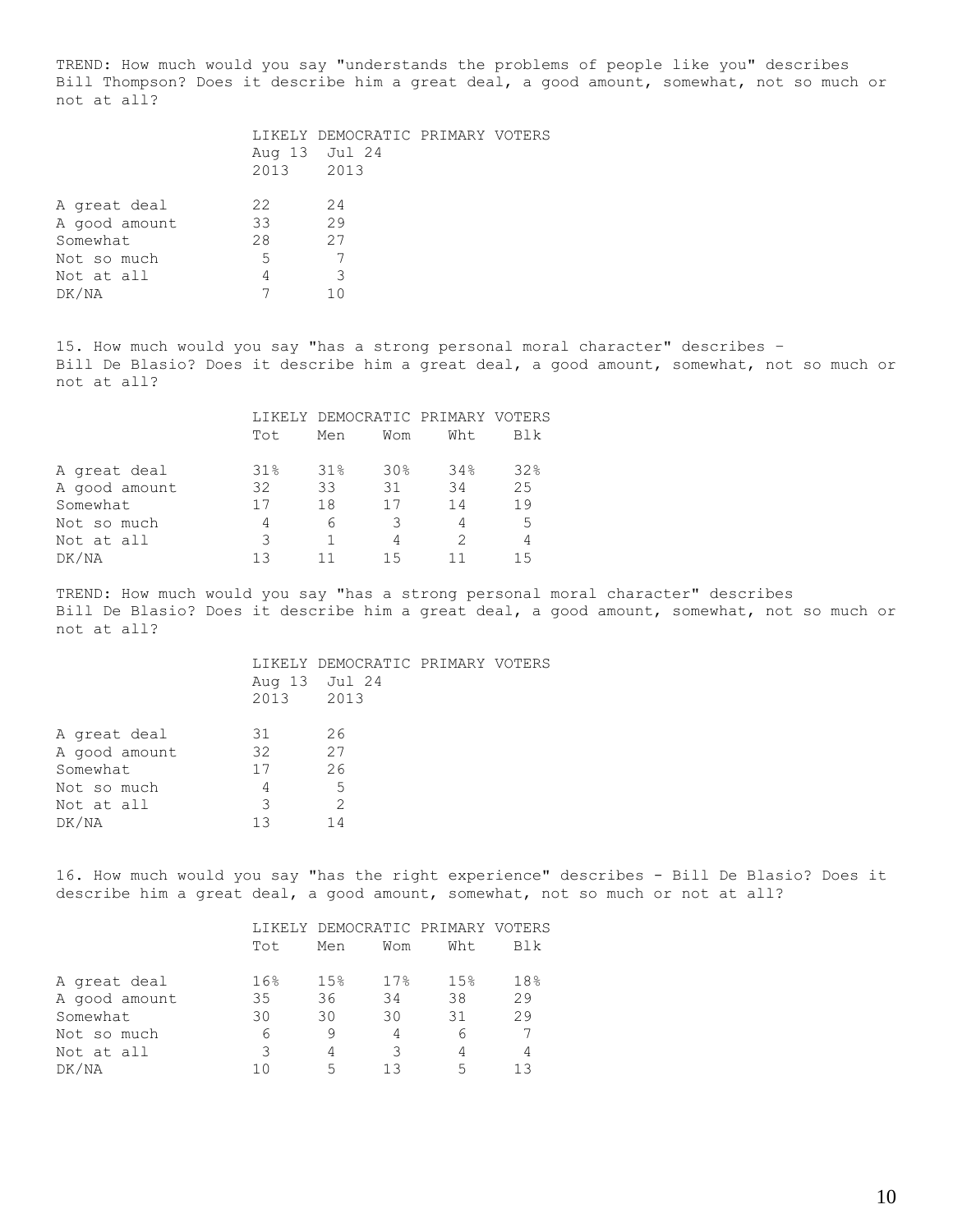TREND: How much would you say "has the right experience" describes Bill De Blasio? Does it describe him a great deal, a good amount, somewhat, not so much or not at all?

|                                           | 2013 2013      | LIKELY DEMOCRATIC PRIMARY VOTERS<br>Aug 13 Jul 24 |  |
|-------------------------------------------|----------------|---------------------------------------------------|--|
| A great deal<br>A good amount<br>Somewhat | 16<br>35<br>30 | 14<br>30<br>33                                    |  |
| Not so much<br>Not at all<br>DK/NA        | 6<br>3<br>1 ∩  | 9<br>4                                            |  |
|                                           |                |                                                   |  |

17. How much would you say "understands the problems of people like you" describes – Bill De Blasio? Does it describe him a great deal, a good amount, somewhat, not so much or not at all?

|               |      | LIKELY DEMOCRATIC PRIMARY VOTERS |     |      |                   |  |
|---------------|------|----------------------------------|-----|------|-------------------|--|
|               | Tot  | Men                              | Wom | Wht. | Blk               |  |
| A great deal  | 29.8 | 30 <sub>8</sub>                  | 28% | 27%  | $29$ <sup>2</sup> |  |
| A good amount | 29   | 30                               | 29  | 33   | 24                |  |
| Somewhat      | 21   | 2.4                              | 19  | 23   | 21                |  |
| Not so much   | 5    | 5                                | 5   |      | 6                 |  |
| Not at all    | 5    | 4                                | 6   | 6    | 6                 |  |
| DK/NA         |      |                                  |     |      | 1 २               |  |

TREND: How much would you say "understands the problems of people like you" describes Bill De Blasio? Does it describe him a great deal, a good amount, somewhat, not so much or not at all?

| LIKELY DEMOCRATIC PRIMARY VOTERS |  |  |
|----------------------------------|--|--|
| Aug 13 Jul 24<br>2013 2013       |  |  |
|                                  |  |  |

| 29  | 20 |
|-----|----|
| 29  | 24 |
| 21  | 28 |
| 5   | 12 |
| 5   | h  |
| 1 N | 12 |
|     |    |

18. How much would you say "has a strong personal moral character" describes – Christine Quinn? Does it describe her a great deal, a good amount, somewhat, not so much or not at all?

|               | LIKELY DEMOCRATIC PRIMARY VOTERS |                 |     |      |     |
|---------------|----------------------------------|-----------------|-----|------|-----|
|               | Tot                              | Men             | Wom | Wht. | Blk |
| A great deal  | 21%                              | 20 <sub>8</sub> | 22% | 17%  | 24% |
| A good amount | 25                               | 22              | 27  | 32   | 21  |
| Somewhat      | 26                               | 27              | 2.4 | 26   | 2.5 |
| Not so much   | 9                                | 8               | 10  | 8    | 12  |
| Not at all    |                                  | 16              | 8   |      | 12  |
| DK/NA         |                                  |                 | 8   | ค    |     |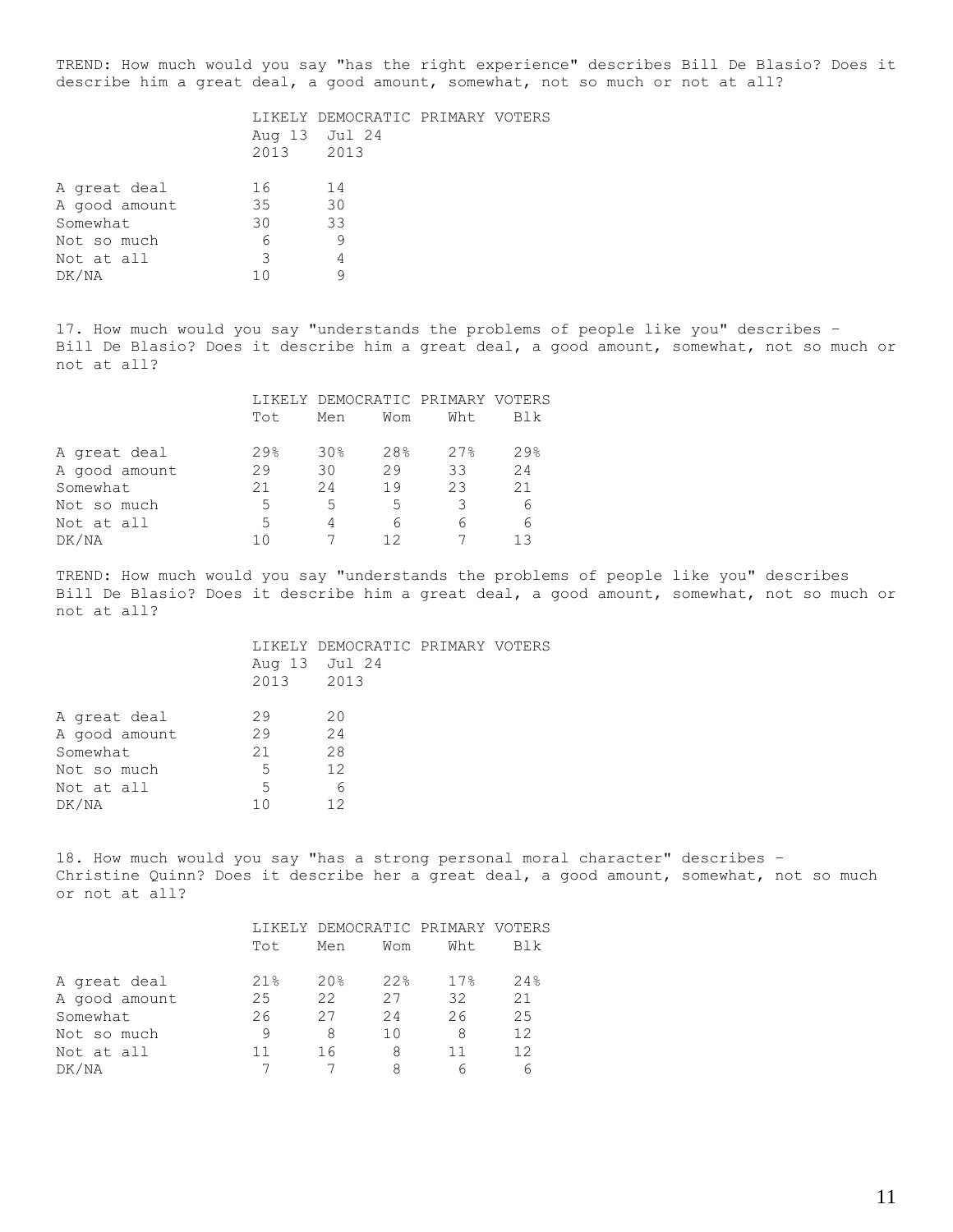TREND: How much would you say "has a strong personal moral character" describes Christine Quinn? Does it describe her a great deal, a good amount, somewhat, not so much or not at all?

|               | 2013 2013 | LIKELY DEMOCRATIC PRIMARY VOTERS<br>Aug 13 Jul 24 |  |
|---------------|-----------|---------------------------------------------------|--|
| A great deal  | 21        | 21                                                |  |
| A good amount | 25        | 32                                                |  |
| Somewhat      | 26        | 22                                                |  |
| Not so much   | 9         | 9                                                 |  |
| Not at all    | 11        | 10                                                |  |
| DK/NA         |           |                                                   |  |
|               |           |                                                   |  |

19. How much would you say "has the right experience" describes - Christine Quinn? Does it describe her a great deal, a good amount, somewhat, not so much or not at all?

|               |     | LIKELY DEMOCRATIC PRIMARY VOTERS |      |     |     |
|---------------|-----|----------------------------------|------|-----|-----|
|               | Tot | Men                              | Wom  | Wht | Blk |
| A great deal  | 26% | 27%                              | 2.5% | 33% | 21% |
| A good amount | 32  | 33                               | 31   | 33  | 32  |
| Somewhat      | 21  | 20                               | 22   | 18  | 26  |
| Not so much   |     |                                  |      |     |     |
| Not at all    |     | 8                                | 6    | 5   |     |
| DK/NA         |     |                                  | 5    |     |     |

TREND: How much would you say "has the right experience" describes Christine Quinn? Does it describe her a great deal, a good amount, somewhat, not so much or not at all?

|                                           | 2013 2013      | LIKELY DEMOCRATIC PRIMARY VOTERS<br>Aug 13 Jul 24 |  |
|-------------------------------------------|----------------|---------------------------------------------------|--|
| A great deal<br>A good amount<br>Somewhat | 26<br>32<br>21 | 27<br>32<br>24                                    |  |
| Not so much<br>Not at all<br>DK/NA        | 9<br>5         | .5                                                |  |

20. How much would you say "understands the problems of people like you" describes - Christine Quinn? Does it describe her a great deal, a good amount, somewhat, not so much or not at all?

|               | Tot  | Men             | Wom | LIKELY DEMOCRATIC PRIMARY VOTERS<br>Wht. | Blk             |
|---------------|------|-----------------|-----|------------------------------------------|-----------------|
| A great deal  | 17.8 | 19 <sub>8</sub> | 16% | 16 <sup>°</sup>                          | 13 <sup>8</sup> |
| A good amount | 24   | 23              | 25  | 32                                       | 19              |
| Somewhat      | 27   | 25              | 28  | 25                                       | 34              |
| Not so much   | 14   | 14              | 1.5 | 11                                       | 16              |
| Not at all    | 12   | 15              | 1 N | 12                                       | 1 <sub>0</sub>  |
| DK/NA         |      |                 | 6   |                                          |                 |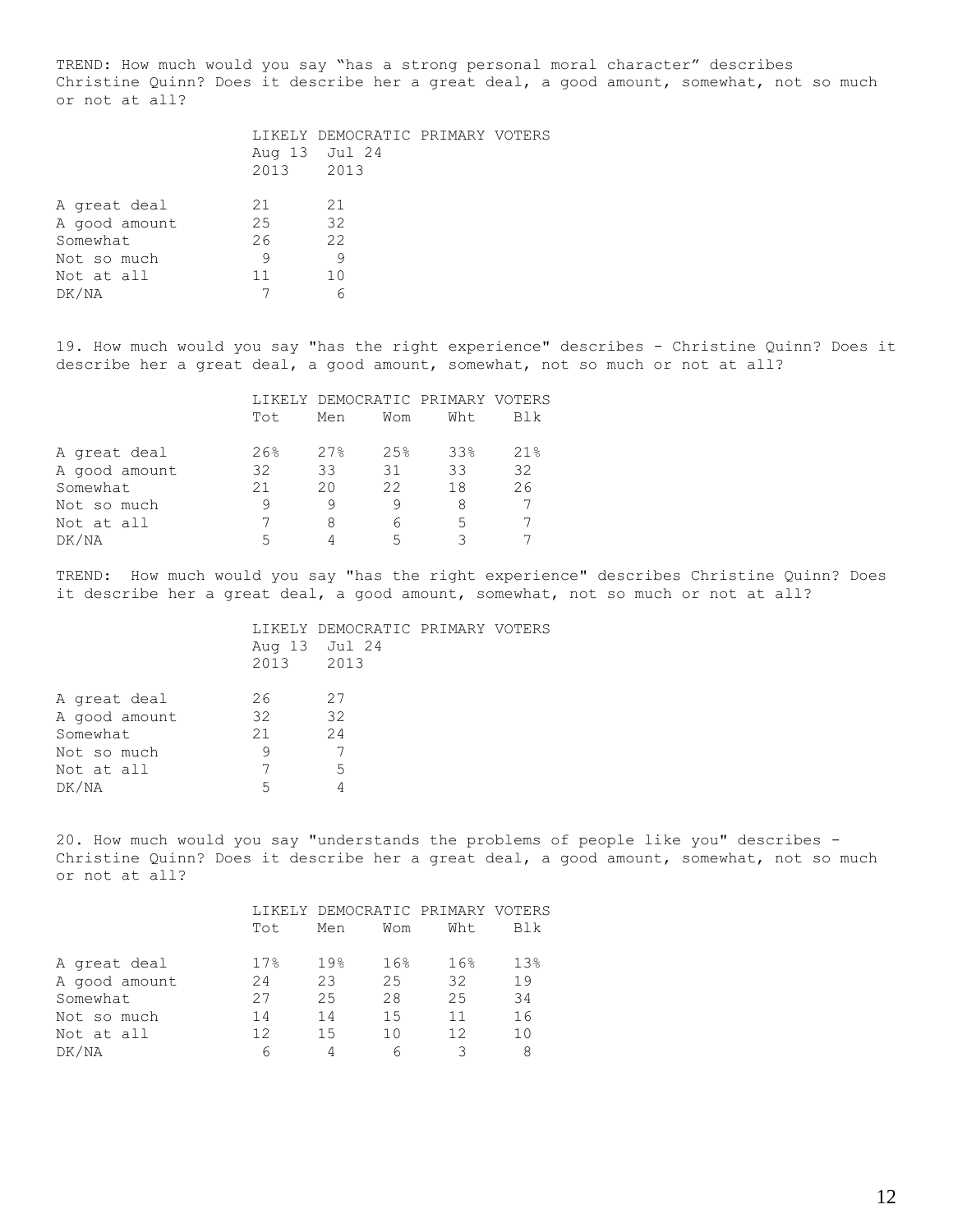TREND: How much would you say "understands the problems of people like you" describes Christine Quinn? Does it describe her a great deal, a good amount, somewhat, not so much or not at all?

| 17              | 19 |                            |                                  |
|-----------------|----|----------------------------|----------------------------------|
| 24              | 24 |                            |                                  |
| 27              | 27 |                            |                                  |
| 14              | 12 |                            |                                  |
| 12 <sup>2</sup> | 14 |                            |                                  |
| 6               | .5 |                            |                                  |
|                 |    | Aug 13 Jul 24<br>2013 2013 | LIKELY DEMOCRATIC PRIMARY VOTERS |

21. How much would you say "has a strong personal moral character" describes – Anthony Weiner? Does it describe him a great deal, a good amount, somewhat, not so much or not at all?

|               |     | LIKELY DEMOCRATIC PRIMARY VOTERS |     |     |     |
|---------------|-----|----------------------------------|-----|-----|-----|
|               | Tot | Men                              | Wom | Wht | Blk |
| A great deal  | 3%  | $3\%$                            | 2%  |     | 6%  |
| A good amount |     | 12                               | 4   | 3   | 4   |
| Somewhat      |     | 17                               | 17  | 12  | 17  |
| Not so much   | 26  | 22                               | 28  | 25  | 29  |
| Not at all    | 42  | 41                               | 43  | 55  | 38  |
| DK/NA         |     |                                  | 5   |     | 5   |

TREND: How much would you say "has a strong personal moral character" describes Anthony Weiner? Does it describe him a great deal, a good amount, somewhat, not so much or not at all? (\* How much would you say the phrase)

|               |    |                      | LIKELY DEMOCRATIC PRIMARY VOTERS |
|---------------|----|----------------------|----------------------------------|
|               |    | Aug 13 Jul 29 Jul 24 |                                  |
|               |    | 2013 2013* 2013      |                                  |
| A great deal  | 3  | h                    |                                  |
|               |    |                      |                                  |
| A good amount |    | 8                    | 10                               |
| Somewhat      | 17 | 21                   | 24                               |
| Not so much   | 26 | 22                   | 29                               |
| Not at all    | 42 | 38                   | 26                               |
| DK/NA         |    | 5                    |                                  |

22. How much would you say "has the right experience" describes - Anthony Weiner? Does it describe him a great deal, a good amount, somewhat, not so much or not at all?

|               |     | LIKELY DEMOCRATIC PRIMARY VOTERS |      |      |     |
|---------------|-----|----------------------------------|------|------|-----|
|               | Tot | Men                              | Wom  | Wht. | Blk |
| A great deal  | 15% | 19%                              | 12.8 | 14%  | 12% |
| A good amount | 24  | 29                               | 21   | 21   | 2.5 |
| Somewhat      | 29  | 28                               | 30   | 25   | 32  |
| Not so much   | 12  | 9                                | 13   | 16   | 11  |
| Not at all    |     | 13                               | 19   | 23   | 13  |
| DK/NA         |     | २                                |      |      |     |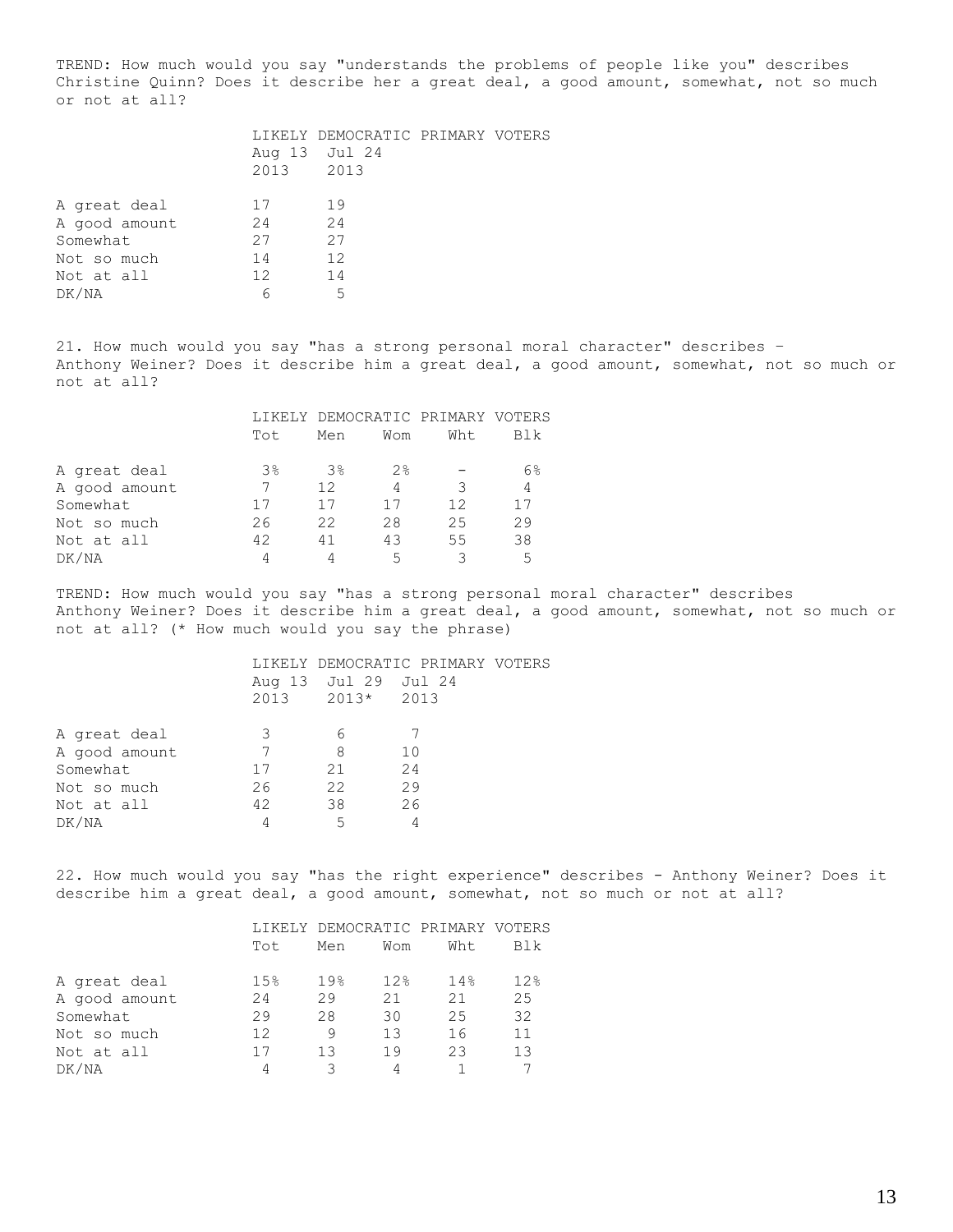TREND: How much would you say "has the right experience" describes Anthony Weiner? Does it describe him a great deal, a good amount, somewhat, not so much or not at all?

|               | 2013 2013       | LIKELY DEMOCRATIC PRIMARY VOTERS<br>Aug 13 Jul 24 |  |
|---------------|-----------------|---------------------------------------------------|--|
| A great deal  | 15              | 28                                                |  |
| A good amount | 24              | 29                                                |  |
| Somewhat      | 29              | 22                                                |  |
| Not so much   | 12 <sup>2</sup> | 12                                                |  |
| Not at all    | 17              | 8                                                 |  |
| DK/NA         | 4               |                                                   |  |
|               |                 |                                                   |  |

23. How much would you say "understands the problems of people like you" describes - Anthony Weiner? Does it describe him a great deal, a good amount, somewhat, not so much or not at all?

|               |     |                 |     | LIKELY DEMOCRATIC PRIMARY VOTERS |                 |
|---------------|-----|-----------------|-----|----------------------------------|-----------------|
|               | Tot | Men             | Wom | Wht.                             | Blk             |
| A great deal  | 17% | 20 <sub>8</sub> | 14% | 14%                              | 17 <sup>8</sup> |
| A good amount | 21  | 28              | 16  | 21                               | 20              |
| Somewhat      | 27  | 24              | 29  | 28                               | 23              |
| Not so much   | 13  | 12              | 13  | 11                               | 17              |
| Not at all    | 19  | 12              | 24  | 22                               | 18              |
| DK/NA         |     |                 |     |                                  | 5               |

TREND: How much would you say "understands the problems of people like you" describes Anthony Weiner? Does it describe him a great deal, a good amount, somewhat, not so much or not at all?

|           | LIKELY DEMOCRATIC PRIMARY VOTERS |  |
|-----------|----------------------------------|--|
|           | Aug 13 Jul 24                    |  |
| 2013 2013 |                                  |  |
|           |                                  |  |

24. As you may know, there is a police practice known as stop and frisk, where police stop and question a person they suspect of wrongdoing and, if necessary, search that person. Do you think stop and frisk is excessive and innocent people are being harassed, or do you think stop and frisk is an acceptable way to make New York City safer?

|                          |     | LIKELY DEMOCRATIC PRIMARY VOTERS |     |      |      |
|--------------------------|-----|----------------------------------|-----|------|------|
|                          | Tot | Men                              | Wom | Wht. | BI k |
| Excessive/Harassment 60% |     | 5.5%                             | 64% | 52%  | 76%  |
| Acceptable/NYC safer 31  |     | 37                               | 27  | 39   | 15   |
| DK/NA                    |     |                                  |     |      |      |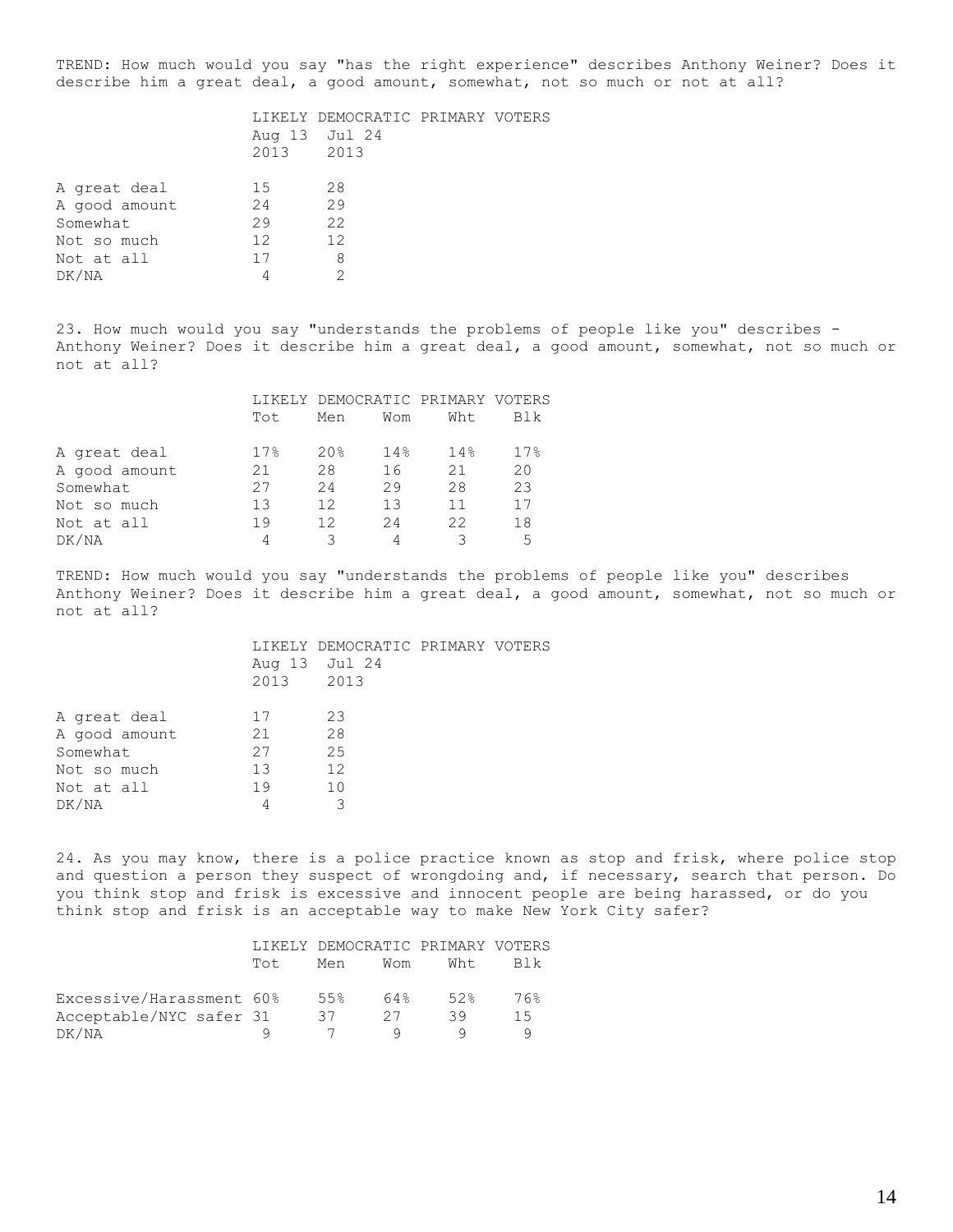25. Do you support or oppose creating the position of inspector general to independently monitor the New York City Police Department?

|         |      |     |     | LIKELY DEMOCRATIC PRIMARY VOTERS |     |
|---------|------|-----|-----|----------------------------------|-----|
|         | Tot. | Men | Wom | Wht.                             | Blk |
| Support | 66%  | 67% | 66% | 54%                              | 77% |
| Oppose  | 25   | 26  | 24  | 36                               | 12  |
| DK/NA   |      |     | 1 N | 1 N                              |     |

26. Do you think Anthony Weiner should remain in the race for Mayor or drop out of the race for Mayor?

|                  |     | LIKELY DEMOCRATIC PRIMARY VOTERS |               |                             |     |
|------------------|-----|----------------------------------|---------------|-----------------------------|-----|
|                  | Tot |                                  |               | Men Wom Wht Blk             |     |
| Remain in race   | 43% | 52% 36% 29%                      |               |                             | 45% |
| Drop out of race | 52  | 41                               | 60.           | 65.                         | 51  |
| DK/NA            | 5.  | $\overline{7}$                   | $\mathcal{R}$ | $\sim$ $\sim$ $\sim$ $\sim$ | 5   |

TREND: Do you think Anthony Weiner should remain in the race for Mayor or drop out of the race for Mayor?

|                  |           | LIKELY DEMOCRATIC PRIMARY VOTERS |  |
|------------------|-----------|----------------------------------|--|
|                  |           | Aug 13 Jul 29                    |  |
|                  | 2013 2013 |                                  |  |
|                  |           |                                  |  |
| Remain in race   | 43        | 40                               |  |
| Drop out of race | 52        | 53                               |  |
| DK/NA            | 5.        |                                  |  |
|                  |           |                                  |  |

27. As you may know, Anthony Weiner resigned from the U.S. Congress after conceding that he'd sent lewd photos of himself to women he'd met on the internet. It's now been reported that this behavior continued until as recently as last summer. Regardless of whether or not you support him, do you think this is or is not a legitimate issue in the mayoral election?

|                         | LIKELY DEMOCRATIC PRIMARY VOTERS |     |     |      |     |
|-------------------------|----------------------------------|-----|-----|------|-----|
|                         | Tot.                             | Men | Wom | Wht. | Blk |
| Legitimate issue        | 68%                              | 63% | 71% | 78%  | 66% |
| Not legitimate issue 30 |                                  | 34  | 27  | 20   | 31  |
| DK/NA                   |                                  | -3  |     |      |     |

TREND: As you may know, Anthony Weiner resigned from the U.S. Congress after conceding that he'd sent lewd photos of himself to women he'd met on the internet. It's now been reported that this behavior continued until as recently as last summer. Regardless of whether or not you support him, do you think this is or is not a legitimate issue in the mayoral election? (\*Added sentence: It's now been reported that this behavior continued until as recently as last summer)

|                         |      |                      | LIKELY DEMOCRATIC PRIMARY VOTERS |  |
|-------------------------|------|----------------------|----------------------------------|--|
|                         |      | Aug 13 Jul 29 Jul 24 |                                  |  |
|                         |      | 2013 2013* 2013      |                                  |  |
|                         |      |                      |                                  |  |
| Legitimate issue        | - 68 | 65                   | 50                               |  |
| Not legitimate issue 30 |      | 34                   | 49                               |  |
| DK/NA                   |      |                      |                                  |  |